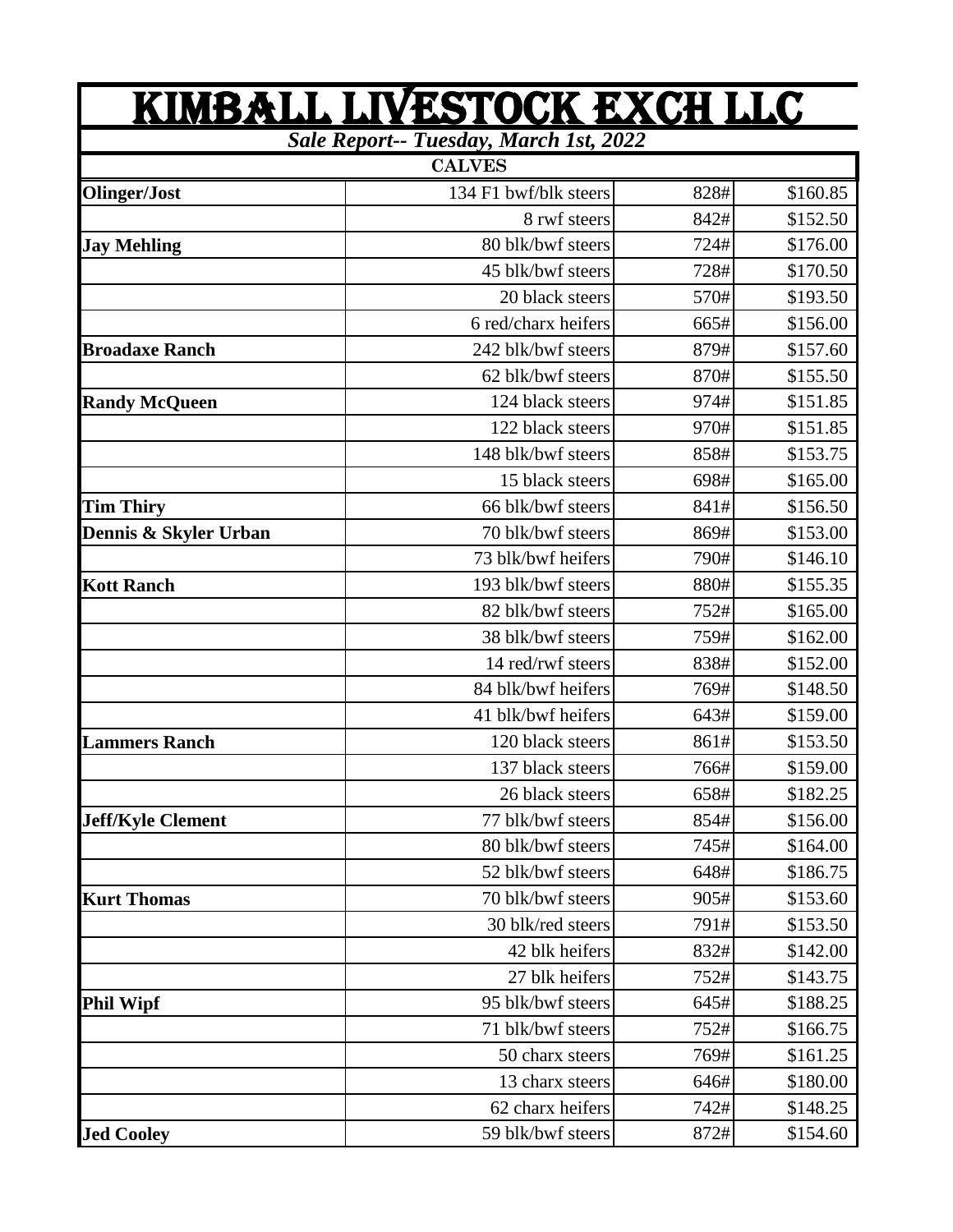|                            | 34 blk/bwf steers      | 737# | \$159.75 |
|----------------------------|------------------------|------|----------|
|                            | 54 blk/bwf heifers     | 773# | \$142.25 |
|                            | 23 blk/bwf heifers     | 695# | \$140.00 |
| <b>Lakner Farms</b>        | 65 blk/bwf steers      | 969# | \$149.00 |
|                            | 68 blk/bwf steers      | 858# | \$147.00 |
|                            | 5 red/rwf steers       | 799# | \$147.50 |
|                            | 77 blk/bwf heifers     | 854# | \$136.85 |
|                            | 67 blk/bwf heifers     | 776# | \$138.25 |
|                            | 10 red heifers         | 684# | \$142.50 |
| <b>Dennis/Jay Volek</b>    | 70 blk/bwf steers      | 890# | \$147.85 |
|                            | 75 blk steers          | 755# | \$157.25 |
|                            | 8 blk steers           | 553# | \$189.00 |
| <b>Dennis/Blake Baade</b>  | 75 blk/bwf heifers     | 809# | \$141.85 |
|                            | 38 blk/bwf heifers     | 744# | \$142.75 |
| <b>Charlie Zoss</b>        | 64 blk/bwf steers      | 807# | \$158.25 |
| <b>Greg/Dwight Pullman</b> | 74 blk/bwf heifers     | 861# | \$143.75 |
| <b>Preston Moody</b>       | 49 blk/bwf steers      | 813# | \$154.00 |
|                            | 5 blk/bwf steers       | 682# | \$164.00 |
|                            | 66 blk/bwf heifers     | 756# | \$147.00 |
| <b>Steve/Terry Jensen</b>  | 38 charx steers        | 793# | \$156.85 |
|                            | 4 charx/red steers     | 607# | \$180.00 |
|                            | 42 charx heifers       | 763# | \$144.75 |
|                            | 4 charx heifers        | 663# | \$154.75 |
| <b>Bobby Kopfmann</b>      | 175 blk/bwf heifers    | 566# | \$186.00 |
|                            | 38 red/rwf heifers     | 564# | \$182.00 |
| <b>John Fenske</b>         | 75 blk/red/chx heifers | 606# | \$173.25 |
|                            | 7 black heifers        | 492# | \$185.00 |
| <b>Oscar Peterson</b>      | 92 red/charx steers    | 619# | \$191.00 |
|                            | 50 red/charx steers    | 521# | \$207.00 |
| <b>Jeff Stradinger</b>     | 27 red/rwf steers      | 680# | \$164.50 |
|                            | 3 red/rwf steers       | 591# | \$197.00 |
|                            | 12 red/rwf heifers     | 628# | \$157.00 |
|                            | 16 red/rwf heifers     | 624# | \$156.50 |
|                            | 6 red/rwf heifers      | 571# | \$175.00 |
| <b>Leisinger Ranch</b>     | 17 black steers        | 557# | \$204.00 |
|                            | 19 black heifers       | 540# | \$188.00 |
| <b>Weidenbach Ranch</b>    | 44 blk/bwf steers      | 705# | \$165.25 |
|                            | 29 red/rwf steers      | 679# | \$167.00 |
|                            | 11 blk/red steers      | 547# | \$203.00 |
|                            | 27 black heifers       | 600# | \$166.00 |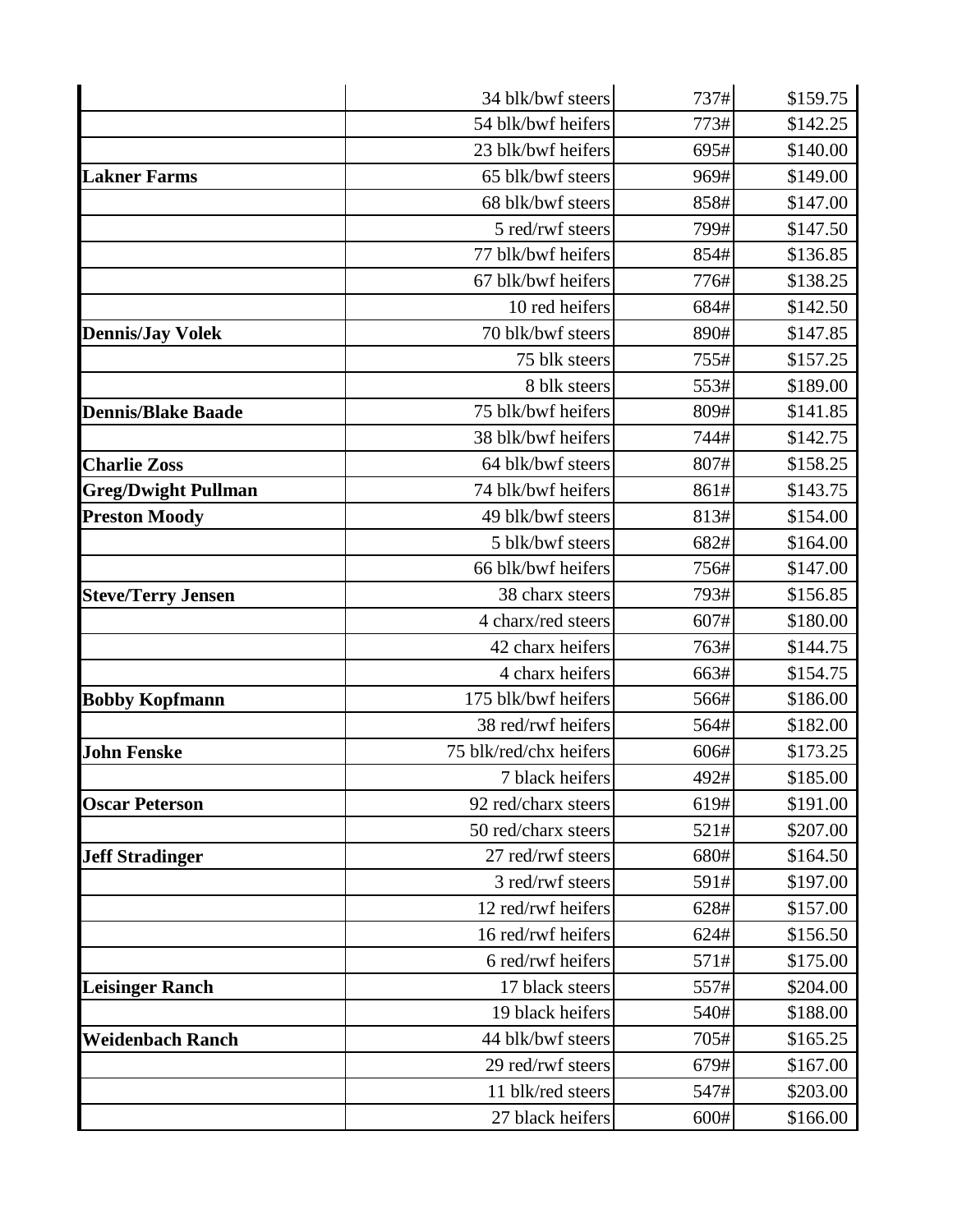|                                                                            | 13 red heifers                                                                    | 600#  | \$168.00 |  |  |
|----------------------------------------------------------------------------|-----------------------------------------------------------------------------------|-------|----------|--|--|
|                                                                            | 8 blk/bwf heifers                                                                 | 506#  | \$185.00 |  |  |
| <b>Zilverberg Ranch</b>                                                    | 5 black steers                                                                    | 1018# | \$135.00 |  |  |
|                                                                            | 22 black heifers                                                                  | 791#  | \$136.50 |  |  |
| <b>Derek Tornow</b>                                                        | 10 blk/bwf steers                                                                 | 598#  | \$200.00 |  |  |
|                                                                            | 23 blk/bwf heifers                                                                | 584#  | \$174.50 |  |  |
| <b>Darrell Miller</b>                                                      | 13 blk/red steers                                                                 | 591#  | \$185.50 |  |  |
|                                                                            | 8 blk/bwf heifers                                                                 | 597#  | \$174.00 |  |  |
|                                                                            | 3 red/rwf heifers                                                                 | 551#  | \$165.00 |  |  |
| <b>Chuck Pyle</b>                                                          | 5 red steers                                                                      | 527#  | \$192.00 |  |  |
| <b>Glen Gerlach</b>                                                        | 18 Hereford steers                                                                | 748#  | \$156.00 |  |  |
|                                                                            | 12 Hereford heifers                                                               | 718#  | \$128.00 |  |  |
| <b>Paul Kemnitz</b>                                                        | 5 black heifers                                                                   | 573#  | \$174.00 |  |  |
|                                                                            | 4 black heifers                                                                   | 433#  | \$196.00 |  |  |
| Sale Report-- Friday, March 4th, 2022                                      |                                                                                   |       |          |  |  |
| <b>WEIGH-UPS</b>                                                           |                                                                                   |       |          |  |  |
| <b>Fat Heiferettes</b>                                                     | Up to \$92.00                                                                     |       |          |  |  |
| <b>Heiferettes</b>                                                         | Up to \$108.00                                                                    |       |          |  |  |
| <b>Yearlings</b>                                                           | Up to \$130.00                                                                    |       |          |  |  |
| <b>Fat Cows</b>                                                            | \$80.00-88.25                                                                     |       |          |  |  |
| <b>High Yielding Cows</b>                                                  | \$81.00-86.00                                                                     |       |          |  |  |
| <b>Cows</b>                                                                | \$74.00-80.50                                                                     |       |          |  |  |
| <b>Low Yielding Cows</b>                                                   | \$62.00-72.00                                                                     |       |          |  |  |
| Lame/Thin/Full                                                             | \$22.00-59.00                                                                     |       |          |  |  |
| <b>High Yielding Bulls</b>                                                 | \$111.00-121.00                                                                   |       |          |  |  |
| <b>Bulls</b>                                                               | \$100.00-110.00                                                                   |       |          |  |  |
| <b>Low Yielding Bulls</b>                                                  | \$82.00-98.00                                                                     |       |          |  |  |
|                                                                            | ***UPCOMING SALES***                                                              |       |          |  |  |
|                                                                            | Tues, March 8th: 11 am FEEDER CATTLE {Krohmer Insurance Agency: coffee & cookies} |       |          |  |  |
| Friday, March 11th: 8 am Weigh-ups 12 pm BREDS                             |                                                                                   |       |          |  |  |
| Tues, March 15th: 11 am FEEDER CATTLE                                      |                                                                                   |       |          |  |  |
| Friday, March 18th: 9 am Weigh-ups Only                                    |                                                                                   |       |          |  |  |
|                                                                            | Tues, March 22nd: 11 am FEEDER CATTLE {Lads & Lassies 4-H Club: coffee & cookies} |       |          |  |  |
| Friday, March 25th: 8 am Weigh-ups 12 pm BREDS                             |                                                                                   |       |          |  |  |
| Tues, March 29th: 11 am FEEDER CATTLE                                      |                                                                                   |       |          |  |  |
| <b>BARN: 605-778-6211</b>                                                  |                                                                                   |       |          |  |  |
| Chad Heezen-Owner 605-870-0697<br>Wade Christensen-Owner 605-730-1801      |                                                                                   |       |          |  |  |
| Christi Christensen-Owner/Office Mgr 605-680-1536                          |                                                                                   |       |          |  |  |
| David Viereck-Fieldman 605-680-0386<br>Dick Deffenbaugh-Yards 605-680-1324 |                                                                                   |       |          |  |  |
| Steve Chavez-Fieldman 605-860-0016<br>Lee Ness-Fieldman 605-680-2778       |                                                                                   |       |          |  |  |